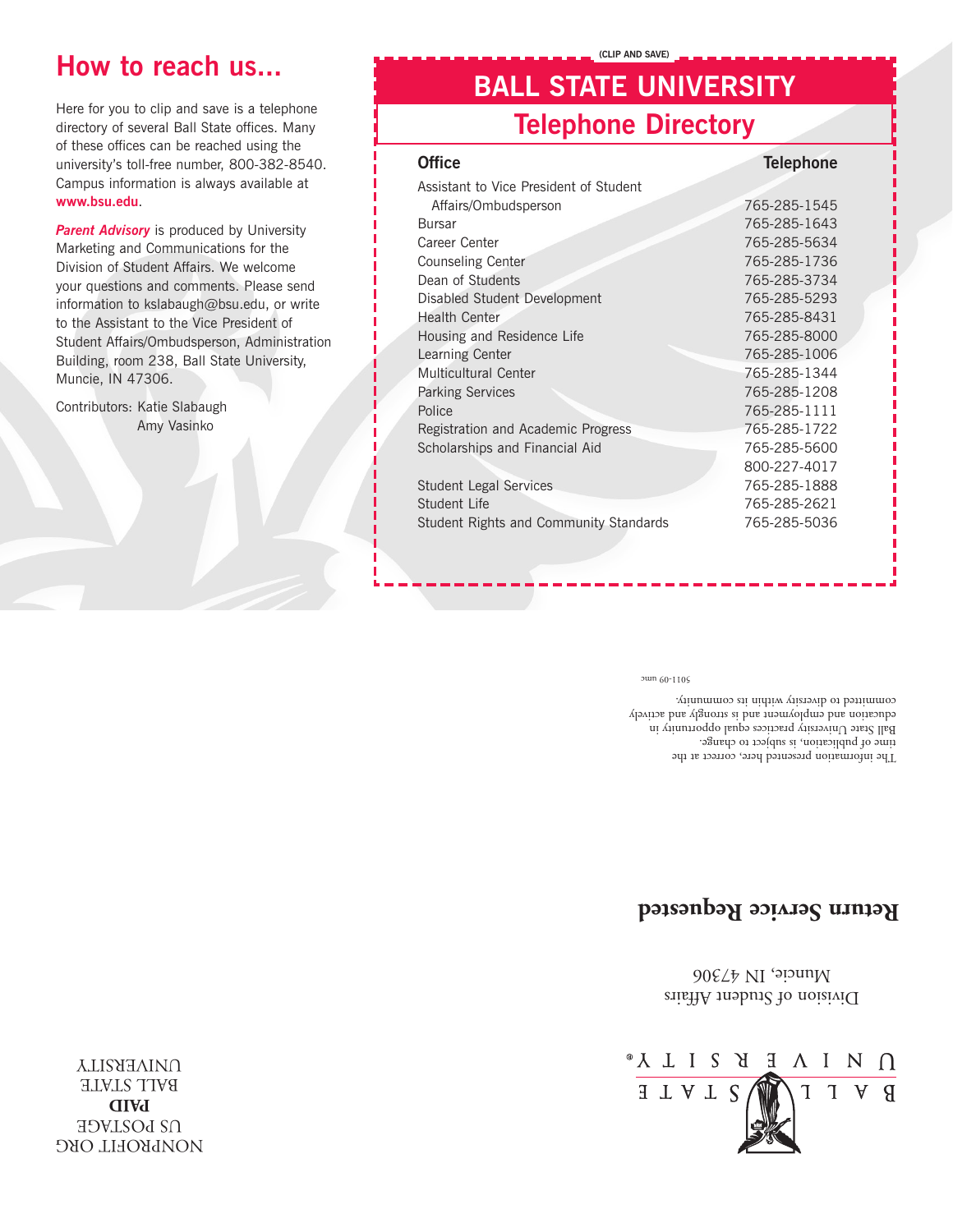# FOR PARENTS OF STUDENTS AT BALL STATE UNIVERSITY<br> **BALL STATE + PARENTS**

## **EMERGING MEDIA: New initiative focuses on immersive learning, economic development**

In December, President Jo Ann M. Gora unveiled a \$17.7 million Emerging Media Initiative (EMI) focused on providing critically needed human capital and fostering economic development across the state and region.

"Emerging media" is the term applied to the evolving use of technology and digital content to enhance work, play, and learning; to broaden access to information; and to enrich personal connections by eliminating the constraints of time and location. At Ball State, emerging media are deeply ingrained in students' academic and immersive learning experiences, in faculty research, and in the university's outreach efforts in Indiana.

"We asked ourselves, 'What strengths can we leverage to do our part to advance Indiana's economy?' Our answer is emerging media," Gora says. "The Emerging Media Initiative is an obvious next step for the entrepreneurial university. Hoosiers can expect the same

accountability and results from EMI that have become synonymous with Ball State's other successes such as the Inaugural Scholars, immersive learning, and Building Better Communities."

EMI will benefit the state of Indiana with media-savvy human capital, give students even more access to innovative and entrepreneurial opportunities in emerging media across the curriculum, and provide faculty with the support needed to bring new ideas to market.

 The initiative, funded through combined institutional and new private resources, has four components: leadership and sustainability, student opportunities, faculty and research, and engagement and economic development.

**Leadership and sustainability:** The initiative will be led by Dave Ferguson, recently appointed associate vice president for emerging media and executive director of the Center for Media Design (CMD). CMD is widely recognized for leadership

in applied research, interdisciplinary projects in digital media design, digital content development, and media-use research.

**Student opportunities:** More students will become involved in emerging media, starting with establishment of a new scholarship, the Randy Pond Emerging Media Scholars program, to recruit talented students. Additional funds will be dedicated to strengthen the university's award-winning student Digital Corps— Indiana's only Apple-certified training team. EMI will promote student and faculty innovation by funding interdisciplinary and entrepreneurial projects with potential for commercialization opportunities.

Ball State also is launching a distinguished speaker and workshop series named in honor of its most prominent alumnus, CBS *Late Show* host David Letterman. The series will provide students regular, direct engagement with

**EMERGING MEDIA,** *Continued on page 2*

#### **INSIDE: TOP 10 THINGS EVERY BALL STATE STUDENT SHOULD DO, PAGE 3**

## **CONNECTIONS: Multicultural Center welcomes new director**

#### *By Amy Vasinko*

The Ball State Multicultural Center, which offers programs and services that assist students of color and of all cultures in their

achievement of academic, cultural, economic, and social success, welcomes Patricia Lovett as its new director. Lovett joined Ball State in June as assistant director of the center. Her husband, Michael Lovett, is also in his first year at Ball State as head coach of the women's soccer team.

Lovett has eight years of student affairs experience. She previously worked at Murray



State University in the offices of student life and

residence life and at Virginia Tech in the athletic department as the director of student life. She received her bachelor's degree in dietetics and her master's degree in human development and leadership from Murray State.

"We are excited to have Patricia join our staff as director of the Multicultural Center," says Kay Bales, vice president for student affairs. "With continued partnerships across campus, the resources at the Multicultural Center, and Patricia's experience, we look forward to innovative programs and service."

In her new role, Lovett's goal is to promote education and messages of respect across campus to improve awareness and appreciation of diversity by encouraging and establishing collaborations between the center and student groups, such as the Latino Student Union and the Black Student Association, and other university offices. For example, the center and the Office of Housing and Residence Life recently teamed up to bring diversity and workplace preparation programs to students in their residence halls.

Lovett also wants students of all backgrounds to feel welcome to visit and use the center's resources, such as the Malcolm X Library, which contains more than 1,000 books and resources available for

**CONNECTIONS,** *Continued on page 2*

## **BALL STATE UNIVERSITY EDUCATION REDEFINED**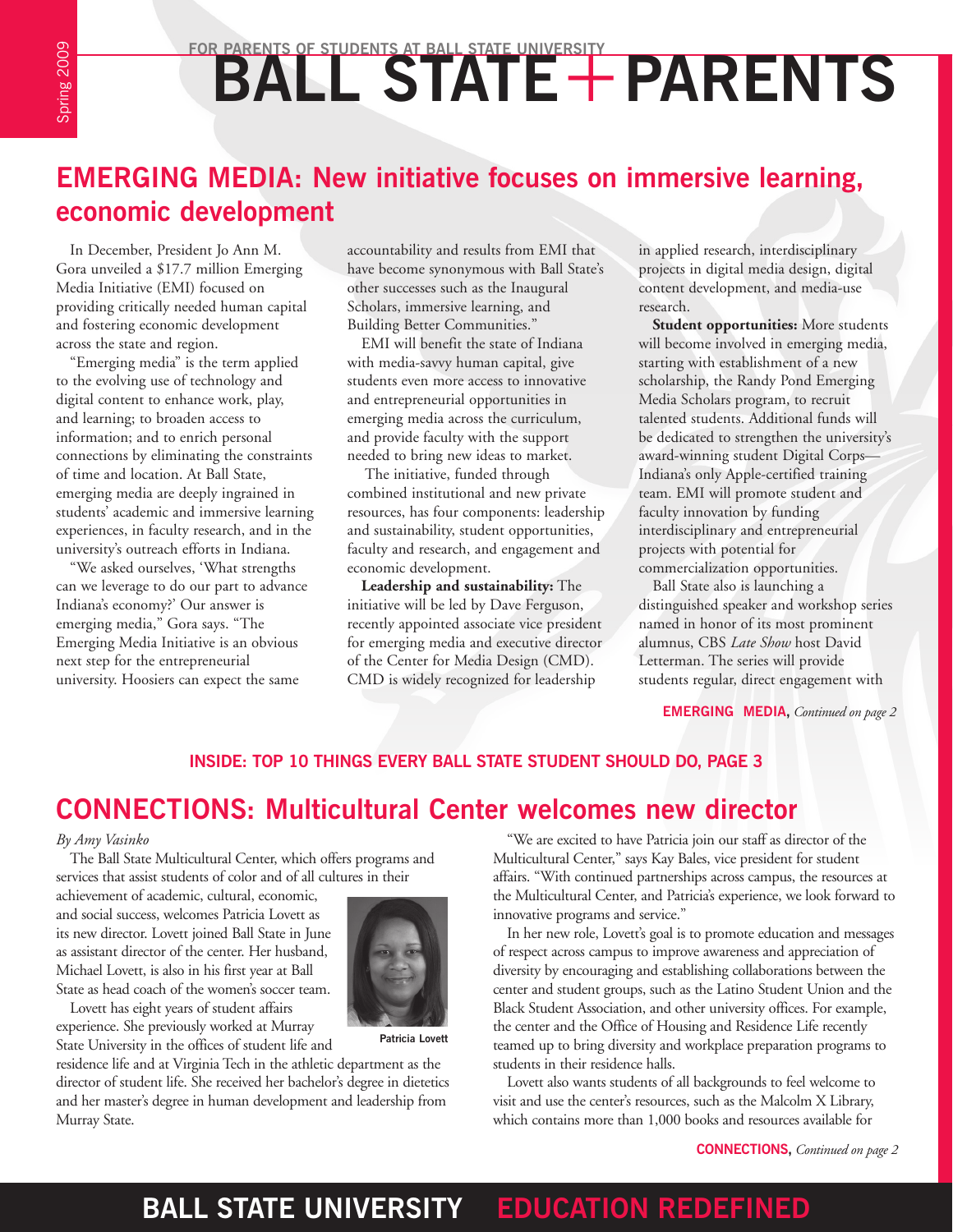## **Dates to Remember**

**March 23, Monday** Course withdrawal period ends

**May 4–8, Monday–Friday** Final exam periods

**May 9, Saturday** Commencement

**May 9, Saturday**  Residence halls close at 6 p.m.

**May 17, Sunday**  Residence halls open at 9 a.m.

**May 18, Monday** Summer semester begins

**May 22, Friday** Last day to register for summer semester

**May 25, Monday** Memorial Day No classes

**June 29, Monday** Course withdrawal period ends for summer semester

**July 3, Friday**  Independence Day observance No classes

**July 24, Friday**  Summer semester ends

**July 25, Saturday** Commencement

**July 25, Saturday** Residence halls close at 6 p.m.



#### **EMERGING MEDIA,** *Continued from page 1*



communications and emerging media leaders of national stature. Campus appearances are planned for legendary newsman Ted Koppel, *The Art of Innovation* author Tom Kelley, and several other respected professionals.

**Faculty and research:** EMI will emphasize emerging media in attracting and retaining faculty with expertise in the study and use of emerging media. The initiative will also add a research faculty member and laboratory focusing on the

*Students in iMedia, a yearlong interactive media course, develop interfaces for the widely popular iPhone and iPod touch as well as other multimedia devices. For information on this and other projects that demonstrate Ball State's leadership in emerging media, visit www.bsu.edu/emergingmedia.*

relationship between emerging media and learning.

**Engagement and economic** 

**development:** A national advisory board has been named to analyze trends and developments, consult on curriculum, and advise on commercialization opportunities.

To learn more about the initiative, Ball State's experts in the field, campus resources, and our successes so far, visit **www.bsu.edu/emergingmedia**.

#### **CONNECTIONS,** *Continued from page 1*

students to check out. The center also has quiet study rooms, a computer lab, and a kitchen. Lovett, who enjoys cooking, provides students with home-cooked meals on Fridays, which students from across campus enjoy.

"The center has a homey atmosphere," Lovett says. "I want students to feel welcome and comfortable here."

In addition to serving as a place of study and respite, "The Multi"—the nickname by which the center is known among studentsprovides programming throughout the year, including Perspectives, a discussion series focusing on a different issue or topic once a month, and the One World Speakers Series. Each fall, students are welcomed back with an annual picnic and programs that focus on timely issues, such as the 2008 presidential election. January featured events for Martin Luther King Jr. Day and Unity Week, and in February, the center observed Black History Month.

March is Women's History Month. The center cosponsors Women's Week with the Women's Studies Program and hosts Women in the Arts, which celebrates Ball State's

talented women artists and will showcase a variety of works, from dancing to poetry to musical acts, paintings, drawings, and sculptures. In April, the center will mark Asian Pacific American Heritage Month with programs and speakers cosponsored with the Asian American Student Association. Lovett aspires to establish programs that would highlight a different culture each month.

Summer provides opportunities for incoming students to become acquainted with the center and begin building a relationship that will serve them throughout their collegiate years. Lovett is working to update and expand the Excel summer program, which is designed to assist minority students with their transition into higher education. Components of the program include academic and personal development, interpersonal skills, and increasing awareness of campus resources.

*Amy Vasinko is a graduate student in student affairs administration in higher education. She has an assistantship in the Office of the Assistant to the Vice President of Student Affairs/Ombudsperson.*

## **BALL STATE UNIVERSITY EDUCATION REDEFINED**